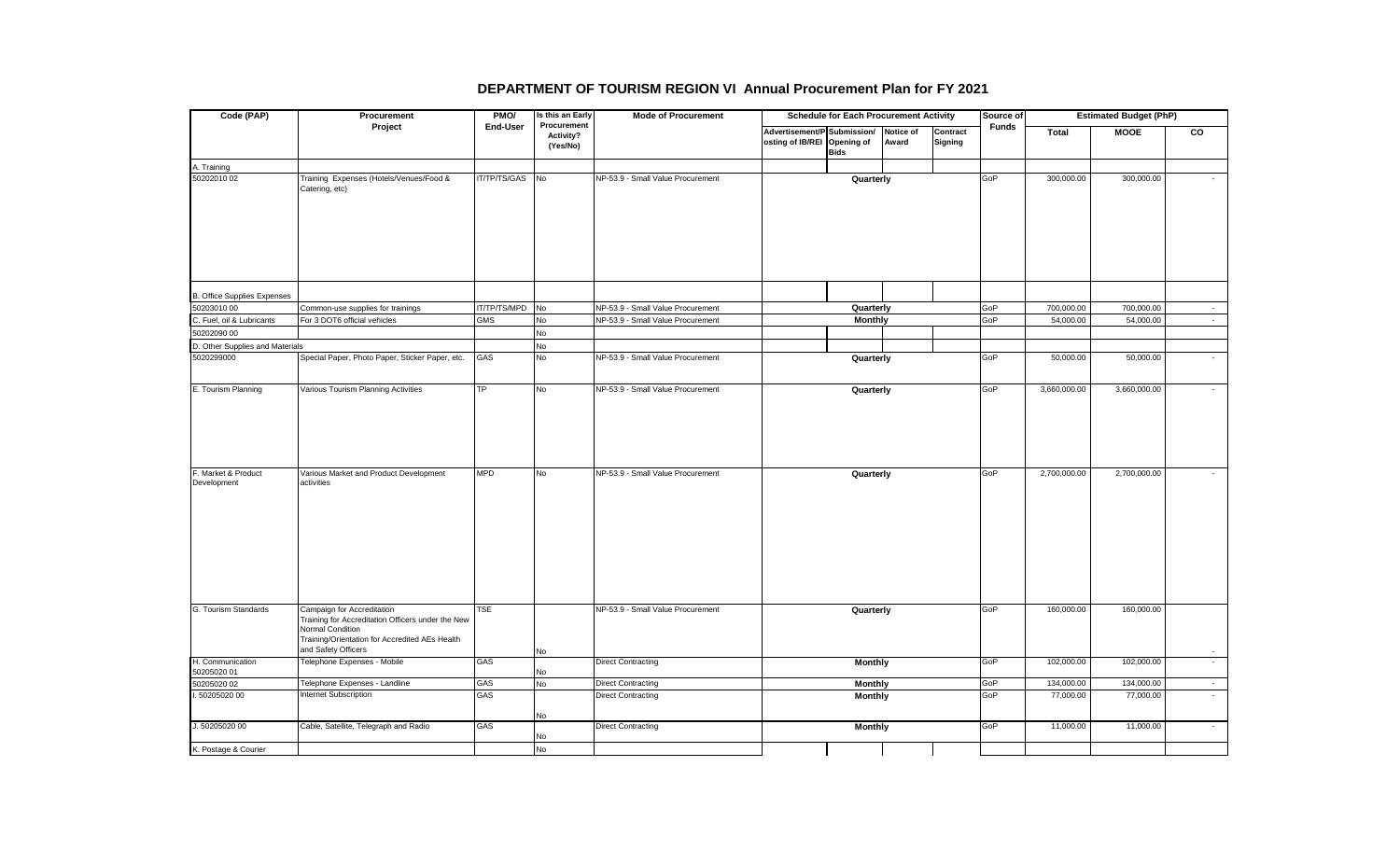#### **Remarks (brief description of Program/Activity/Project)**

Online trainings on Filipino Brand of Service, farm tourism, virtual tour guiding, culinary tourism (Flavors of Western Visayas and Kaon Ta), Street Food Kulinarya, Crisis management & incident command protocol, virtual event organizing & management, current trends in hospitality industry, tourism development planning, tourism trends in the new normal, maximizing media platforms, filmmaking, Cope with Stress/Resiliency/CSC Guidelines, etc

Common-use supplies for trainings For DOT6 official vehicle

### Purchase of other supplies (special paper, photo paper, sticker paper,  $etc.$ ) LTDP Updating, TRIP Orientation/WS & Inspection, REC

projects, GAD, Advocacies (Sr. Citizens, PWD, IP, Migrant workers), Statistics Trainings, Convergence, Capacity Building/transitioning to the new normal, Website Development

Recovery program for domestic tourism, Setting up digital signages,

Web support service, Business mission/participation to international events,Hiring of services, Capacity building, Production of online promotional materials and marketing tools, Hiring of service provider, Strategic planning on ESL and Education Tourism, Product audit, Rebuilding tourism communities, Pangkabuhayan starter kits

Improve the quality of service and facilities of Tourism-Oriented and Related Establishments in the region Official communication of the

Regional Director Landline for official use Use of internet for daily operation to send emails, communications, etc.

Cable, Satellite, Telegraph and Radio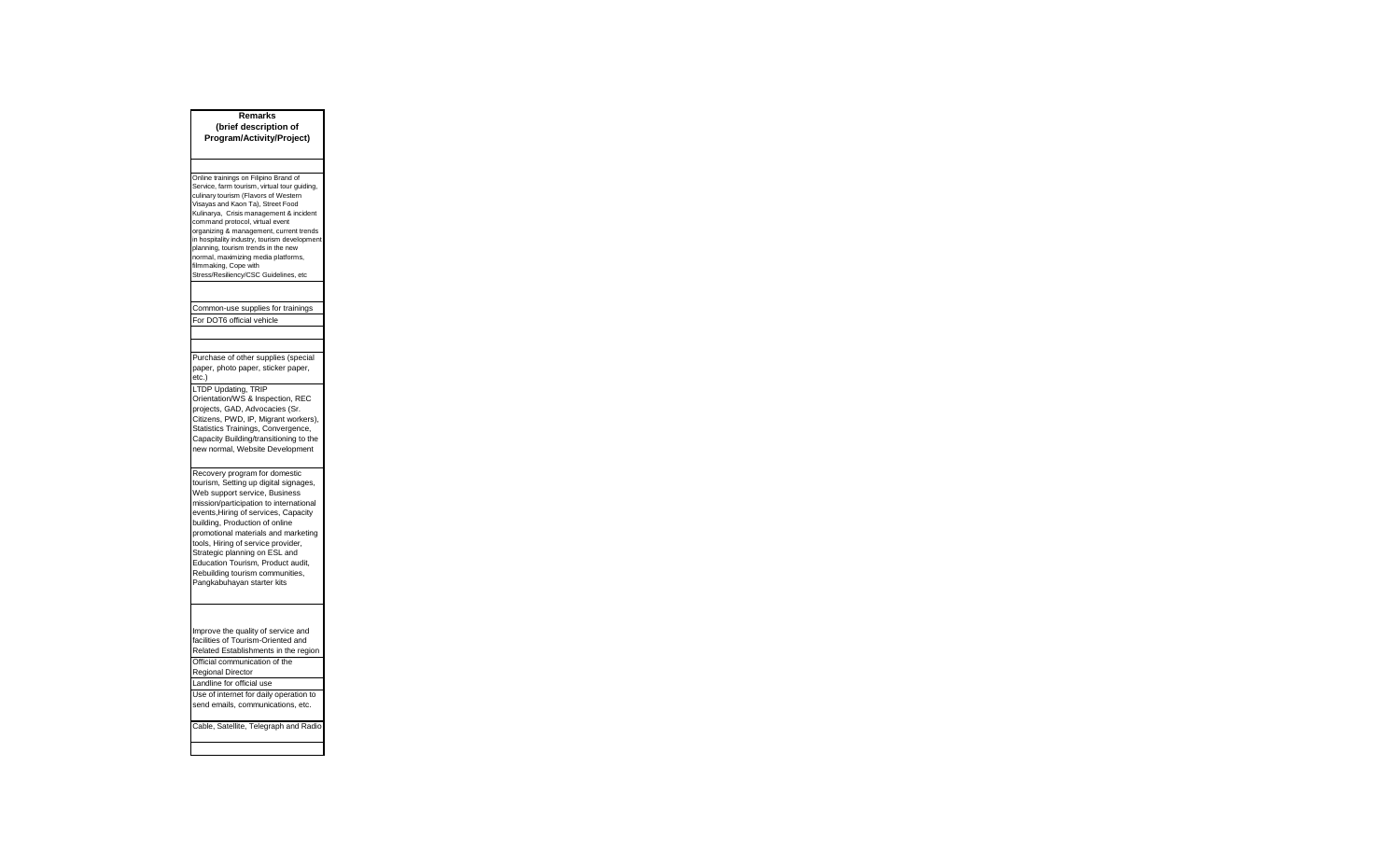| Code (PAP)                                  | Procurement                                                          | PMO/<br><b>End-User</b>      | Is this an Early<br>Procurement<br>Activity?<br>(Yes/No) | <b>Mode of Procurement</b>                                                               | <b>Schedule for Each Procurement Activity</b>                                                   | Source of           | <b>Estimated Budget (PhP)</b> |               |               |           |
|---------------------------------------------|----------------------------------------------------------------------|------------------------------|----------------------------------------------------------|------------------------------------------------------------------------------------------|-------------------------------------------------------------------------------------------------|---------------------|-------------------------------|---------------|---------------|-----------|
|                                             | Project                                                              |                              |                                                          |                                                                                          | Advertisement/P Submission/<br>Notice of<br>osting of IB/REI Opening of<br>Award<br><b>Bids</b> | Contract<br>Signing | <b>Funds</b>                  | Total         | <b>MOOE</b>   | <b>CO</b> |
| 5020501000                                  | Mails and other documents                                            | GAS                          | No.                                                      | <b>Direct Contracting</b>                                                                | <b>Monthly</b>                                                                                  |                     | GoP                           | 60,000.00     | 60,000.00     |           |
| <b>Advertising Expenses</b>                 |                                                                      |                              | <b>No</b>                                                |                                                                                          |                                                                                                 |                     |                               |               |               |           |
| 50299010 00                                 | List of DOT6 Accredited TOEs/TREs published in TSE                   |                              | <b>No</b>                                                | NP-53.6 Scientific, Scholarly, Artistic Work,                                            |                                                                                                 |                     |                               |               |               |           |
|                                             | local newspaper                                                      |                              |                                                          | Exclusive Technology and Media Services                                                  | Monthly                                                                                         |                     | GoP                           | 100.000.00    | 100,000.00    |           |
|                                             |                                                                      | <b>TSE</b>                   |                                                          | NP-53.6 Scientific, Scholarly, Artistic Work,                                            |                                                                                                 |                     |                               |               |               |           |
| 50299020 00                                 | DOT6 accredited TOEs/TREs aired over radio/TV                        |                              | No                                                       | Exclusive Technology and Media Services                                                  | <b>Monthly</b>                                                                                  |                     | GoP                           | 100,000.00    | 100,000.00    |           |
| 50299020 00                                 |                                                                      |                              | No                                                       |                                                                                          |                                                                                                 |                     |                               |               |               |           |
|                                             | Printing of promotional materials                                    | MPD/SDRAME/ No<br><b>TSE</b> |                                                          | NP-53.9 - Small Value Procurement                                                        | Quarterly                                                                                       |                     | GoP                           | 300,000.00    | 300,000.00    |           |
| N. Representation Expenses                  |                                                                      |                              | <b>No</b>                                                |                                                                                          |                                                                                                 |                     |                               |               |               |           |
| 50299030 00                                 | Familiarization tours for tour operators, media                      | <b>MPD</b>                   | <b>No</b>                                                | NP-53.9 - Small Value Procurement                                                        | Quarterly                                                                                       |                     | GoP                           | 300,000.00    | 300,000.00    |           |
| O. Transportation and Delivery              |                                                                      |                              | <b>No</b>                                                |                                                                                          |                                                                                                 |                     |                               |               |               |           |
| 50299040 00                                 | Logistics for fairs and exhibits                                     | <b>MPD</b>                   | No                                                       | NP-53.9 - Small Value Procurement                                                        |                                                                                                 |                     | GoP                           | 100,000.00    | 100,000.00    | $\sim$    |
| P. Rent-Motor Vehicle                       |                                                                      |                              | No                                                       |                                                                                          |                                                                                                 |                     |                               |               |               |           |
| 50299050 02                                 | Transportation Expenses for Planning Activities                      | <b>MPD</b>                   | <b>No</b>                                                | NP-53.9 - Small Value Procurement                                                        | Quarterly                                                                                       |                     | GoP                           | 360,000.00    | 360,000.00    |           |
| Q. Rents- Equipment                         |                                                                      |                              | <b>No</b>                                                |                                                                                          |                                                                                                 |                     |                               |               |               |           |
| 50299050 03                                 | Participation to Travel Fairs                                        | <b>MPD</b>                   | No                                                       | NP-53.9 - Small Value Procurement                                                        | Quarterly                                                                                       |                     | GoP                           | 100,000.00    | 100,000.00    |           |
| R. Subscription Expenses                    |                                                                      |                              | No                                                       |                                                                                          |                                                                                                 |                     |                               |               |               |           |
| 50299070 99                                 | Newspaper/magazine subscription                                      | GAS                          | No                                                       | <b>Direct Contracting</b>                                                                | <b>Monthly</b>                                                                                  |                     | GoP                           | 40,000.00     | 40,000.00     | $\sim$    |
| S. Other Professional Services              |                                                                      |                              | <b>No</b>                                                |                                                                                          |                                                                                                 |                     |                               |               |               |           |
| 50211990 00                                 | Hiring of Job Order                                                  | GAS/MPD/IT/S<br><b>DRAMI</b> | No                                                       | NP-53.6 Scientific, Scholarly, Artistic Work,<br>Exclusive Technology and Media Services | as needed                                                                                       |                     | GoP                           | 936,418.00    | 936,418.00    | $\sim$    |
| <b>. Security Services</b>                  |                                                                      |                              | No                                                       |                                                                                          |                                                                                                 |                     |                               |               |               |           |
| 50212030 00                                 | <b>DOT6 Security Services</b>                                        | GAS                          | No                                                       | NP-53.9 - Small Value Procurement                                                        | Annually                                                                                        |                     | GoP                           | 995,000.00    | 995,000.00    | $\sim$    |
| U. Office Equipment - R & M                 |                                                                      |                              | <b>No</b>                                                |                                                                                          |                                                                                                 |                     |                               |               |               |           |
| 50213050 02                                 | Repair and Maintenance of Office Equipment                           | <b>GAS</b>                   | <b>No</b>                                                | NP-53.9 - Small Value Procurement                                                        | Quarterly                                                                                       |                     | GoP                           | 49,000.00     | 49,000.00     | $\sim$    |
| V. Furniture & Fixtures - R &               | Repair and Maintenance of Furnitures & Fixtures                      | GAS                          | No                                                       | NP-53.9 - Small Value Procurement                                                        | Quarterly                                                                                       |                     | GoP                           | 56,000.00     | 56,000.00     |           |
|                                             | W. Rents-Building & Structure Leased Assets (Storage Area)           | GAS                          | No                                                       | NP-53.9 - Small Value Procurement                                                        | <b>Monthly</b>                                                                                  |                     | GoP                           | 65,000.00     | 65,000.00     | $\sim$    |
| X. R & M - Other Leased Assets Improvements |                                                                      |                              | <b>No</b>                                                |                                                                                          |                                                                                                 |                     |                               |               |               |           |
| 50213090 01                                 | Repair and maintenance of other Leased Assets<br><b>Improvements</b> | GAS                          | No                                                       | NP-53.9 - Small Value Procurement                                                        | Semestral                                                                                       |                     | GoP                           | 106,000.00    | 106,000.00    |           |
| Y. Local Travel                             | Local Travel Expenses, Per Diem, etc.                                | GAS                          | No                                                       | VP-53.9 - Small Value Procurement                                                        | <b>Monthly</b>                                                                                  |                     | GoP                           | 400,000.00    | 400,000.00    |           |
| Z. R & M - Motor Vehicle                    | Repair & Maintenance of Motor Vehicle                                | GAS                          | No                                                       | NP-53.9 - Small Value Procurement                                                        | Quarterly                                                                                       |                     | GoP                           | 66,000.00     | 66,000.00     |           |
| Total                                       |                                                                      |                              |                                                          |                                                                                          |                                                                                                 |                     |                               | 12,081,418.00 | 12,081,418.00 |           |

# **DEPARTMENT OF TOURISM REGION VI Annual Procurement Plan for FY 2021**



Head, BAC Secretariat **Budget Officer** Budget Officer

Regional Director ERNEST JOHN C. OLA **ATTY. HELEN J. CATALBAS**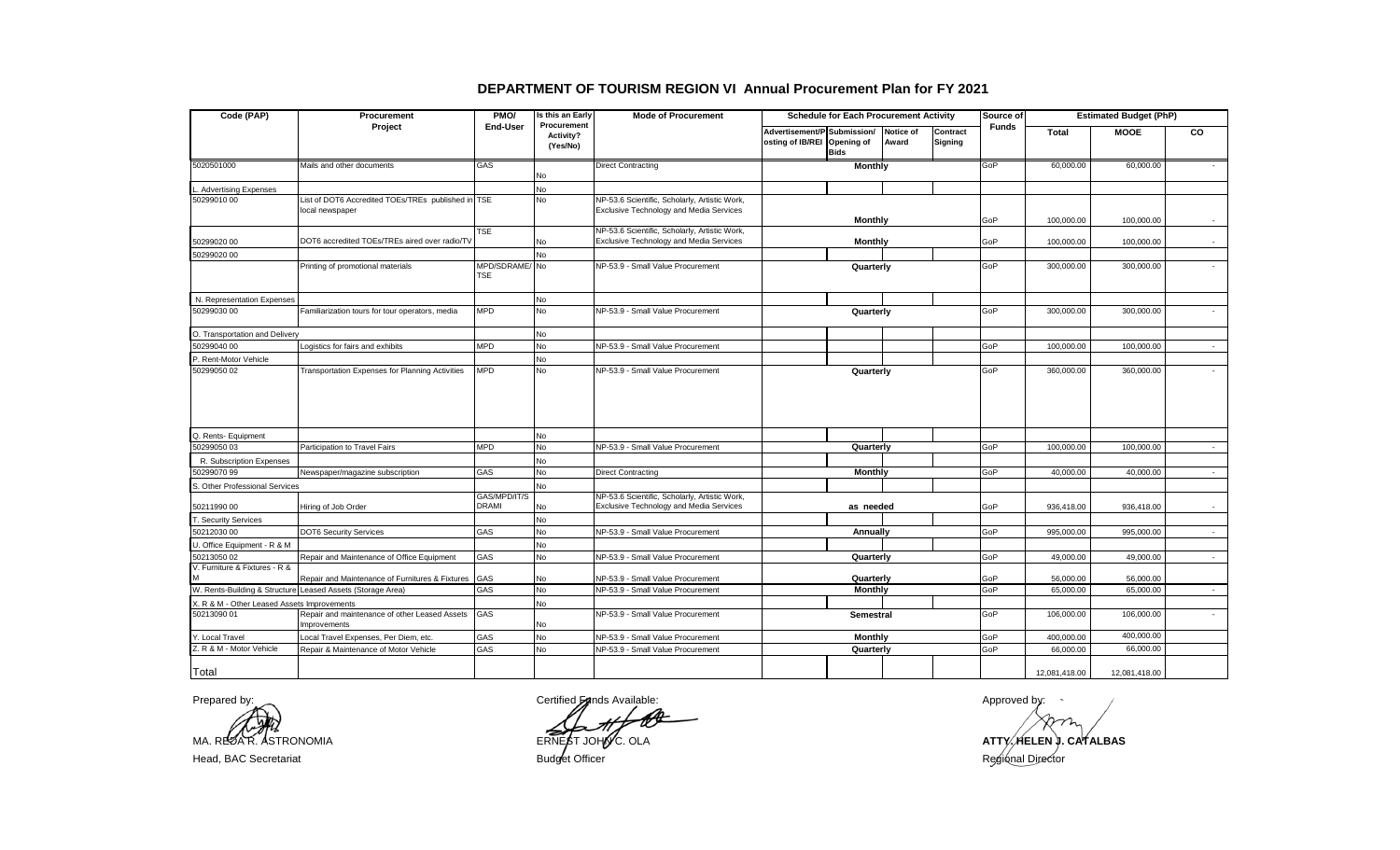#### **Remarks (brief description of Program/Activity/Project)**

Mailing & courier services for sending official documents

List of DOT6 Accredited TOEs/TREs published in local newspaper

DOT6 accreditted TOEs/TREs aired over radio/TV

Flyers, banners, notebooks, posters, Accreditation IECs/certificates, etc

Hosting of familiarization tours for tour operators and media

Logistics for fairs and exhibits

LTDP Updating, TRIP Orientation/WS & Inspection, REC projects, GAD, Advocacies (Sr. Citizens, PWD, IP, Migrant workers), Statistics Trainings, Convergence

Participation to Travel Fairs

Newspaper/magazine subscription

Hiring of Job Order

DOT6 Security Services

Labor and materials for repair

Transportation and Delivery

Repair and maintenance of Storage Area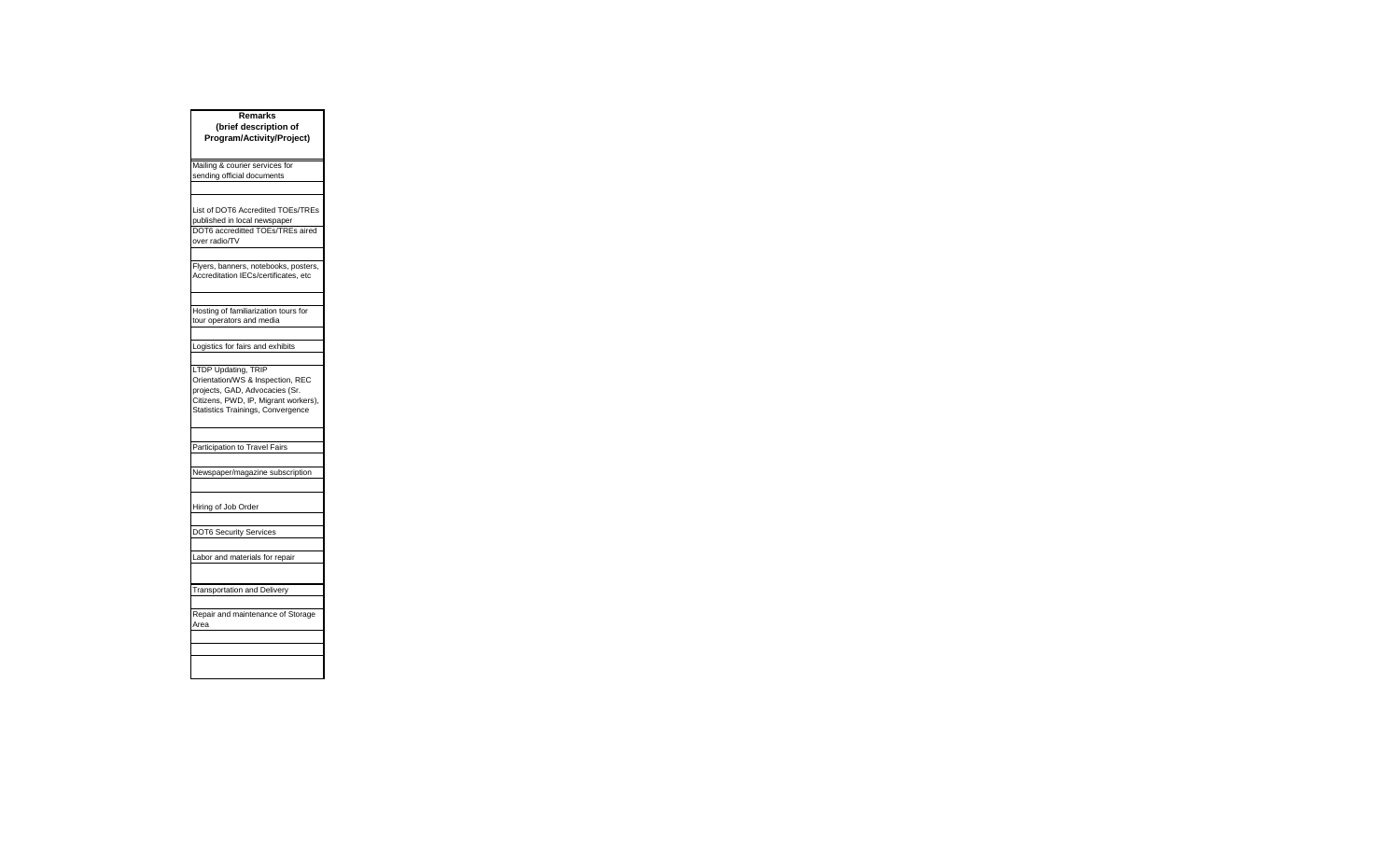# **DEPARTMENT OF TOURISM REGION VI Annual Procurement Plan for FY 2021**

| Code (PAP) | Procurement | PMO/<br><b>End-User</b> | Is this an Early<br><b>Procurement</b><br>Activity?<br>(Yes/No) | <b>Mode of Procurement</b> | <b>Schedule for Each Procurement Activity</b>              |             |                    |                            | Source of    | <b>Estimated Budget (PhP)</b> |             |    |
|------------|-------------|-------------------------|-----------------------------------------------------------------|----------------------------|------------------------------------------------------------|-------------|--------------------|----------------------------|--------------|-------------------------------|-------------|----|
|            | Project     |                         |                                                                 |                            | Advertisement/P Submission/<br>osting of IB/REI Opening of | <b>Bids</b> | Notice of<br>Award | Contract<br><b>Signing</b> | <b>Funds</b> | Tota.                         | <b>MOOE</b> | CO |

Date Prepared: September 30, 2020